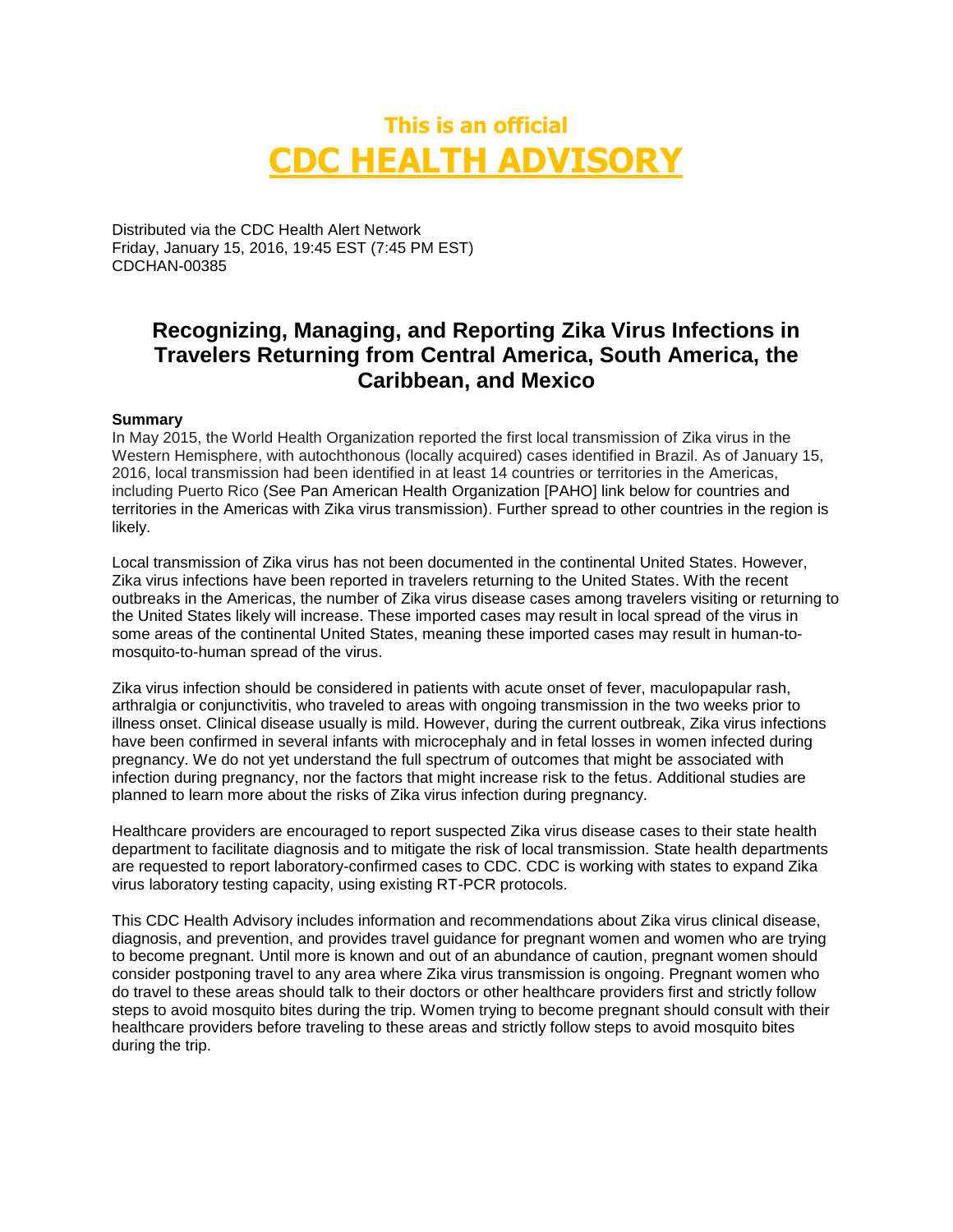#### **Background**

Zika virus is a mosquito-borne flavivirus transmitted primarily by *Aedes aegypti. Aedes albopictus* mosquitoes might also transmit the virus. Outbreaks of Zika virus disease have been reported previously in Africa, Asia, and islands in the Pacific.

#### *Clinical Disease*

About one in five people infected with Zika virus become symptomatic. Characteristic clinical findings include acute onset of fever, maculopapular rash, arthralgia, or conjunctivitis. Clinical illness usually is mild with symptoms lasting for several days to a week. Severe disease requiring hospitalization is uncommon and fatalities are rare. During the current outbreak in Brazil, Zika virus RNA has been identified in tissues from several infants with microcephaly and from fetal losses in women infected during pregnancy. The Brazil Ministry of Health has reported a marked increase in the number of babies born with microcephaly. However, it is not known how many of the microcephaly cases are associated with Zika virus infection and what factors increase risk to the fetus. Guillain-Barré syndrome also has been reported in patients following suspected Zika virus infection.

#### *Diagnosis*

Zika virus infection should be considered in patients with acute onset of fever, maculopapular rash, arthralgia, or conjunctivitis who recently returned from affected areas. To confirm evidence of Zika virus infection, RT-PCR should be performed on serum specimens collected within the first week of illness. Immunoglobulin M and neutralizing antibody testing should be performed on specimens collected ≥4 days after onset of illness. Zika virus IgM antibody assays can be positive due to antibodies against related flaviviruses (e.g., dengue and yellow fever viruses). Virus-specific neutralization testing provides added specificity but might not discriminate between cross-reacting antibodies in people who have been previously infected with or vaccinated against a related flavivirus.

There is no commercially available test for Zika virus. Zika virus testing is performed at the CDC Arbovirus Diagnostic Laboratory and a few state health departments. CDC is working to expand laboratory diagnostic testing in states, using existing RT-PCR protocols. Healthcare providers should contact their state or local health department to facilitate testing.

#### *Treatment*

No specific antiviral treatment is available for Zika virus disease. Treatment is generally supportive and can include rest, fluids, and use of analgesics and antipyretics. Because of similar geographic distribution and symptoms, patients with suspected Zika virus infections also should be evaluated and managed for possible dengue or chikungunya virus infection. Aspirin and other non-steroidal anti-inflammatory drugs (NSAIDs) should be avoided until dengue can be ruled out to reduce the risk of hemorrhage. In particular, pregnant women who have a fever should be treated with acetaminophen. People infected with Zika, chikungunya, or dengue virus should be protected from further mosquito exposure during the first few days of illness to reduce the risk of local transmission.

#### *Prevention*

No vaccine or preventive drug is available. The best way to prevent Zika virus infection is to:

- Avoid mosquito bites.
- Use air conditioning or window and door screens when indoors.
- Wear long sleeves and pants, and use insect repellents when outdoors. Most repellents, including DEET, can be used on children older than two months. Pregnant and lactating women can use all Environmental Protection Agency (EPA)-registered insect repellents, including DEET, according to the product label.

#### **Recommendations for Health Care Providers and Public Health Practitioners**

- Zika virus infection should be considered in patients with acute fever, rash, arthralgia, or conjunctivitis, who traveled to areas with ongoing transmission in the two weeks prior to onset of illness.
- All travelers should take steps to avoid mosquito bites to prevent Zika virus infection and other mosquito-borne diseases.